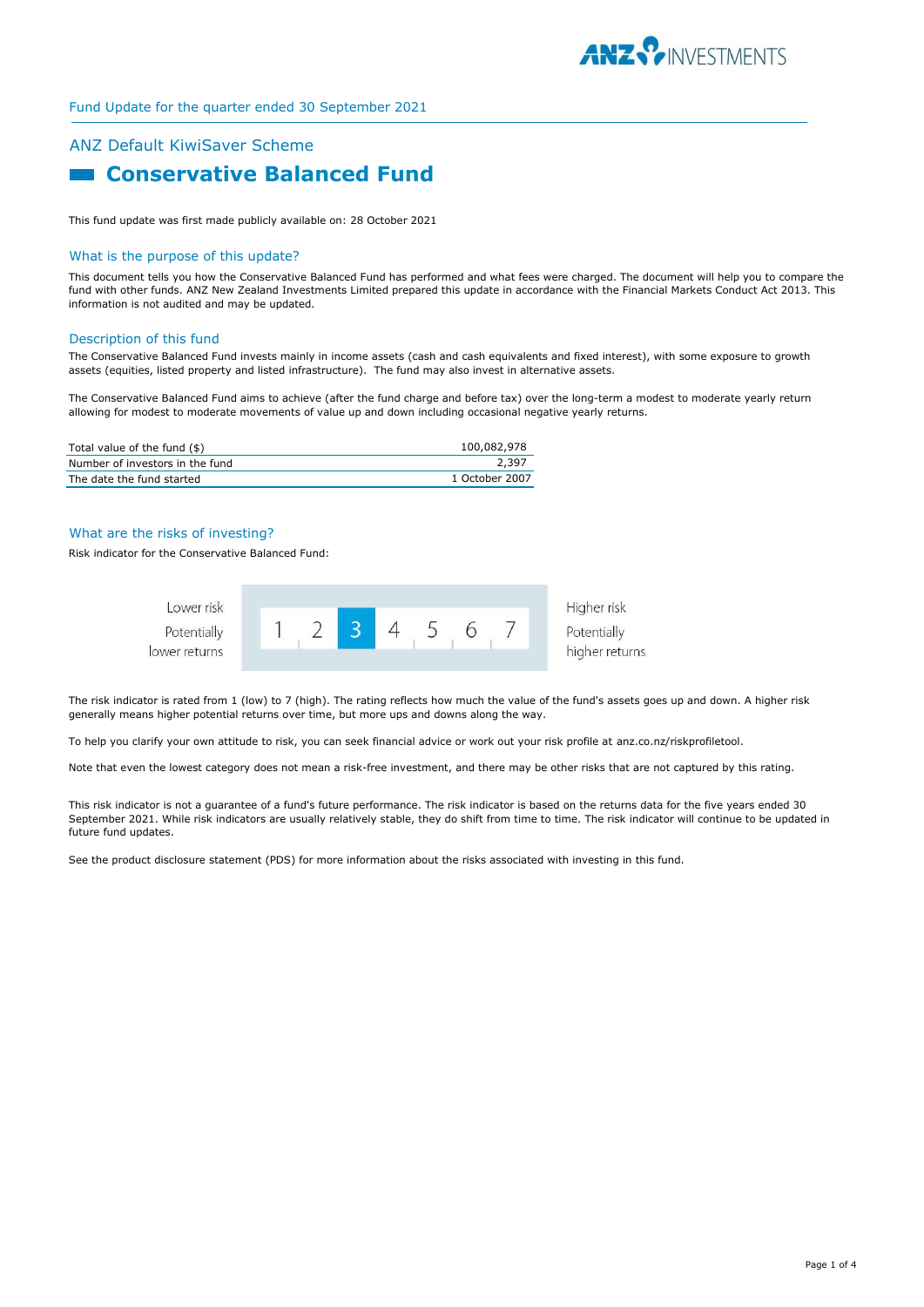### How has the fund performed?

|                                               | Average over past<br>five years | Past year |
|-----------------------------------------------|---------------------------------|-----------|
| Annual return                                 |                                 |           |
| (after deductions for charges and tax)        | $5.22\%$                        | 7.47%     |
| Annual return                                 |                                 |           |
| (after deductions for charges but before tax) | 6.10%                           | 8.10%     |
| Market index annual return                    |                                 |           |
| (reflects no deduction for charges and tax)   | 6.19%                           | 6.78%     |

The market index annual return is calculated using the target investment mix and the indices of each asset class.

Additional information about the market index is available in the statement of investment policy and objectives on the offer register at www.discloseregister.companiesoffice.govt.nz.



# **Annual return graph**

This shows the return after fund charges and tax for each of the last 10 years ending 31 March. The last bar shows the average annual return for the last 10 years, up to 30 September 2021.

**Important:** This does not tell you how the fund will perform in the future.

Returns in this update are after tax at the highest prescribed investor rate (PIR) of tax for an individual New Zealand resident. Your tax may be lower.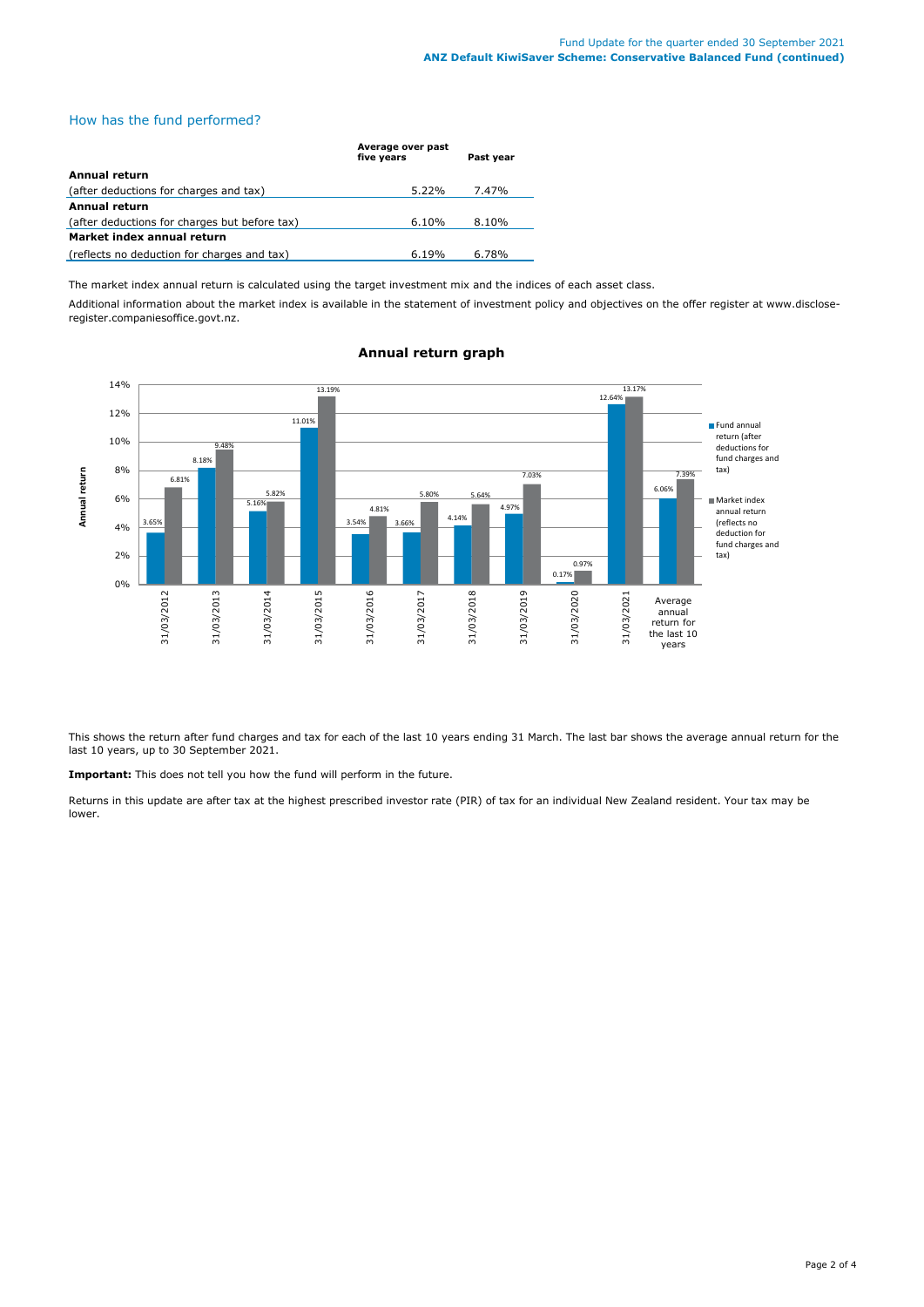# What fees are investors charged?

Investors in the Conservative Balanced Fund are charged fund charges. In the year to 31 March 2021 these were:

|                                             | % of net asset value          |
|---------------------------------------------|-------------------------------|
| Total fund charges <sup>1*</sup>            | 0.91%                         |
| Which are made up of:                       |                               |
| Total management and administration charges | 0.91%                         |
| Including:                                  |                               |
| Manager's basic fee                         | 0.85%                         |
| Other management and administration charges | 0.06%                         |
| Total performance based fees                | 0.00%                         |
|                                             | Dollar amount per<br>investor |
| <b>Other charges</b>                        |                               |
| Membership fee <sup>2</sup>                 | \$18                          |

\*The manager expects that the fund charges for the next scheme year will be less than the fund charges disclosed in this fund update because the manager's basic fee was reduced effective 30 September 2021 from 0.85% to 0.70% per year.

Investors are not currently charged individual action fees for specific actions or decisions (for example, for withdrawing from or switching funds). See the PDS for more information about Scheme fees.

Small differences in fees and charges can have a big impact on your investment over the long term.

### Example of how this applies to an investor

Sarah had \$10,000 in the fund at the start of the year and did not make any further contributions. At the end of the year, Sarah received a return after fund charges were deducted of \$747 (that is 7.47% of her inital \$10,000). Sarah also paid \$18 in other charges. This gives Sarah a total gain after tax of \$729 for the year.

# What does the fund invest in?

#### **Actual investment mix<sup>3</sup> Target investment mix<sup>3</sup>**

This shows the types of assets that the fund invests in. This shows the mix of assets that the fund generally intends to invest in.